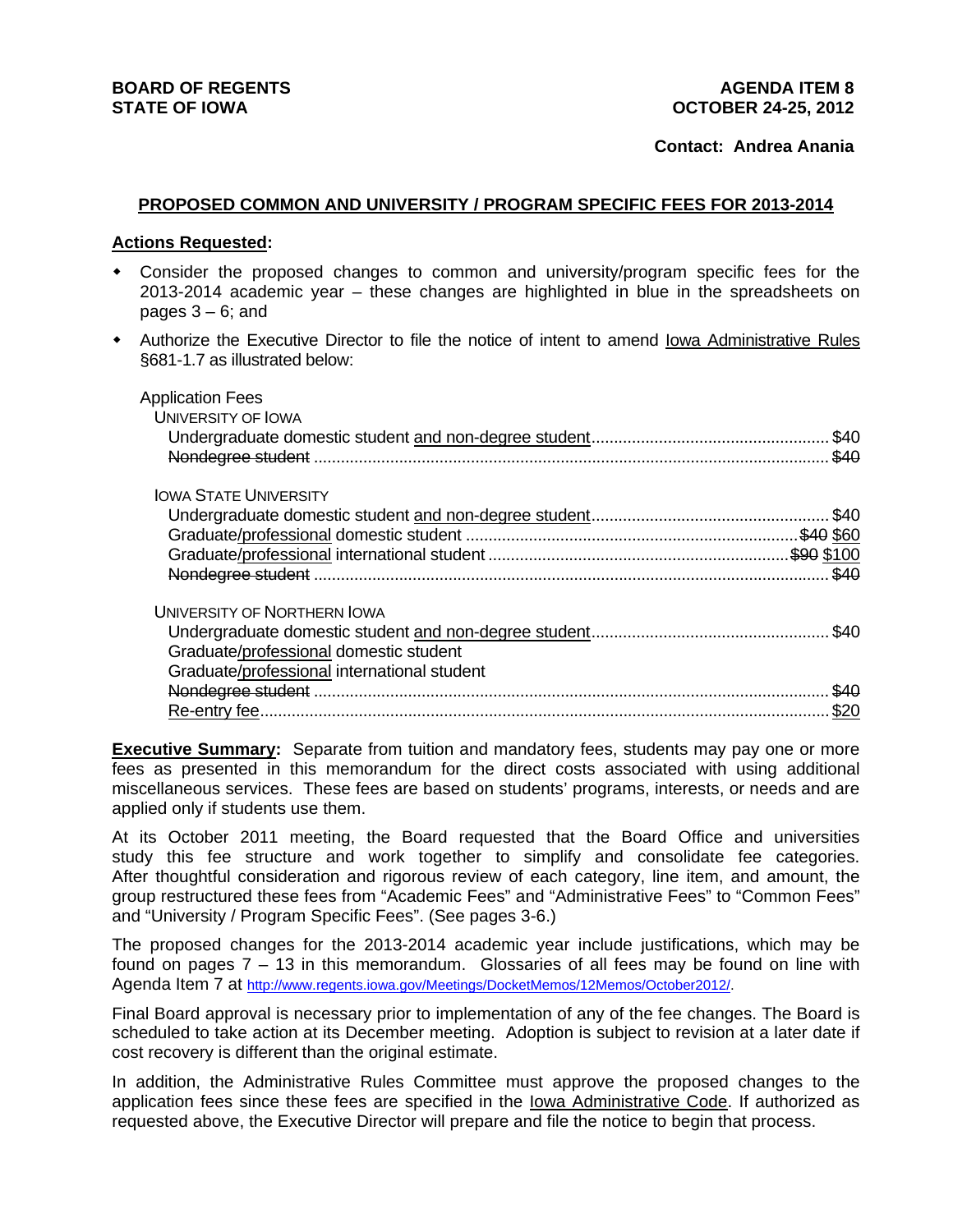# **BOARD OF REGENTS AGENTS AGENDA ITEM 8 STATE OF IOWA** PAGE 2

# **Background:**

Regent Policy Manual §8.04: (1) requires that the Board review and approve all new institutional or college-wide fees over \$1 per semester and all departmental fees over \$10 per semester; and (2) encourages the three universities to work together to establish common titles and amounts for fees. Some differences in fee titles and amounts may remain because of the unique nature of some programs and services at each institution.

Iowa Code §262.9(19) requires the Board to take action no sooner than 30 days after notification of the proposed fee changes to presiding officers of each student government organization at each affected institution. Written notification of the proposed fee changes will be sent to the student government president at each of the universities.

Iowa Administrative Code §681-1.7 requires that application fees be modified through the Iowa Administrative Rules process. The Board Office prepares and files the proper filings with the Administrative Rules Committee.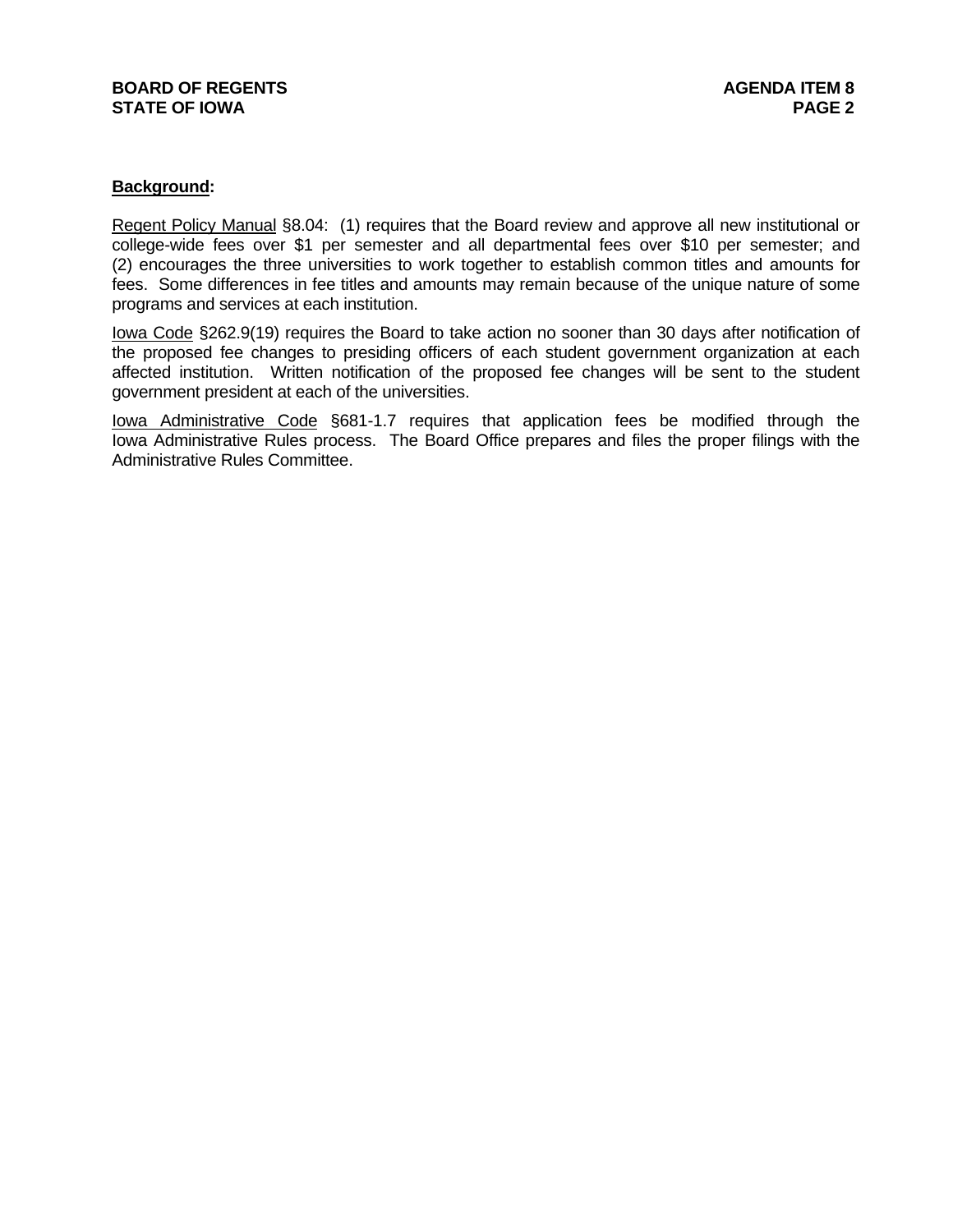# **BOARD OF REGENTS AGENUS AGENDA ITEM 8 STATE OF IOWA** PAGE 3

|                                                                                         |                     | 5UI                   |          |                     | $\overline{5}$        |                             |                     | ξ                     |                 |
|-----------------------------------------------------------------------------------------|---------------------|-----------------------|----------|---------------------|-----------------------|-----------------------------|---------------------|-----------------------|-----------------|
| <b>Common Fees</b>                                                                      | 2012-2013<br>Actual | Proposed<br>2013-2014 | % Change | 2012-2013<br>Actual | Proposed<br>2013-2014 | % Change                    | 2012-2013<br>Actual | 2013-2014<br>Proposed | % Change        |
| Application Fees (non-refundable)                                                       |                     |                       |          |                     |                       |                             |                     |                       |                 |
| Undergraduate Domestic Student and Non-Degree Student                                   | \$40                | \$40                  | 0.0%     | \$40                | \$40                  | 0.0%                        | \$40                |                       | 0.0%            |
| Undergraduate International Student                                                     | \$85                | \$85                  | 0.0%     | \$50                | \$50                  | 0.0%                        | \$50                | <b>\$50</b>           | 0.0%            |
| Graduate/Professional Domestic Student                                                  | \$60                | \$60                  | 0.0%     |                     |                       | 50.0%                       |                     |                       | 0.0%            |
| Graduate/Professional International Student                                             | \$100               | \$100                 | 0.0%     | $rac{6}{3}$         | \$100                 | 11.1%                       | $rac{60}{570}$      | \$50<br>\$70          | 0.0%            |
| PharmD Student                                                                          | \$100               | \$100                 | 0.0%     |                     |                       |                             |                     |                       |                 |
| Re-Entry Fee                                                                            | \$20                | \$20                  | 0.0%     |                     |                       |                             |                     | \$20                  | NEW             |
| Veterinary Medicine Student                                                             |                     |                       |          | \$75                | \$75                  | 0.0%                        |                     |                       | ÷,              |
| <b>Applied Music Fees</b>                                                               |                     |                       |          |                     |                       |                             |                     |                       |                 |
| Group Sessions (4 or more, per credit hour)                                             | т                   |                       | H.       | ł.                  |                       | г                           |                     | \$51                  | 4.1%            |
| Instrument Rental (per instrument)                                                      | ÷                   |                       | н.       | ÷                   |                       | л.                          | $rac{26}{33}$       | \$39                  | 5.4%            |
| Private Lessons                                                                         | Ŧ                   | \$100 to \$290        |          |                     | \$100 to \$290        | ÷                           |                     | \$100 to \$290        |                 |
| <b>Billing Fees</b>                                                                     |                     |                       |          |                     |                       |                             |                     |                       |                 |
| Additional Statement                                                                    |                     |                       | н        | \$7.50              | \$8.00                | 6.7%                        |                     |                       | I,              |
| Deferred (payment over three months)                                                    | \$20                | \$20                  | 0.0%     | \$20                | \$20                  | 0.0%                        | \$20                | \$20                  | 0.0%            |
| Installment Payment Plan (payment over twelve months)                                   |                     |                       |          | \$50                | \$50                  | 0.0%                        |                     |                       |                 |
| Continuing Education (per credit hour) <sup>1</sup>                                     |                     |                       |          |                     |                       |                             |                     |                       |                 |
| Undergraduate                                                                           | \$280               | \$280                 | 0.0%     | \$278               | \$278                 | 0.0%                        | \$278               | \$278                 | 0.0%            |
| Graduate                                                                                | \$440               | \$452                 | 2.7%     | \$431               | \$436                 | 1.2%                        | \$432               | \$432                 | 0.0%            |
| Departmental Exam for Credit Fee (per exam)                                             | \$50                | \$100                 | 100.0%   | \$100               | \$100                 | 0.0%                        | \$50                | \$100                 | 100.0%          |
| Developmental Course Fees                                                               | ÷                   |                       |          | \$160-\$468         | \$160-\$530           | of range<br>raise upper end | \$556               | \$160-\$530           | change to range |
| Diploma Replacement Fee                                                                 | \$45                | \$25                  | 44.4%    | \$25                | \$25                  | 0.0%                        | \$25                | \$25                  | 0.0%            |
| Employer Reimbursement Deferred Billing Fee                                             | \$35                | \$35                  | 0.0%     | \$35                | \$35                  | 0.0%                        | \$25                | \$35                  | 40.0%           |
| Fax Fee (for sending official documents)                                                | ₷                   | 57                    | 0.0%     | ₷                   | 57                    | 0.0%                        | ₷                   | ₷                     | 0.0%            |
| Graduate College Fees                                                                   |                     |                       |          |                     |                       |                             |                     |                       |                 |
| Copyright Fees - Doctoral Dissertation and Master's Thesis (optional)                   | ÷,                  | ŧ.                    | ÷.       | \$55                | \$55<br>\$95          | 0.0%                        | \$65                | \$65                  | 0.0%            |
| Publication Fees - Open Access (optional)                                               | I,                  | ÷                     | ÷,       | \$95                |                       | 0.0%                        |                     |                       | ł,              |
| Publication Fees - Doctoral Dissertation                                                |                     | ÷                     | ÷        |                     | ł.                    |                             | \$65                | \$65                  | 0.0%            |
| Thesis Fees - Master's Thesis Publication Fee                                           | \$10                | \$10                  | 0.0%     |                     |                       |                             |                     |                       | J.              |
| Thesis Fees - PhD, Doctorate of Musical Arts (DMA)                                      | \$155               | \$155                 | 0.0%     |                     |                       |                             |                     |                       |                 |
| Thesis Fees - Masters/Doctorate                                                         | \$145               | \$145                 | 0.0%     | \$100               | \$145                 | 45.0%                       | \$25                | \$25                  | 0.0%            |
| <b>Graduation and Degree Application Fee</b>                                            |                     | \$75                  | 0.0%     | \$60                |                       | 25.0%<br>NEW                |                     |                       | 16.7%           |
| Late Fee for Applying After Deadline (For ISU & UNI, applies to Graduate Students only) | \$75                |                       |          |                     | \$75<br>\$20          |                             | \$60                | $rac{6}{100}$         | 0.0%            |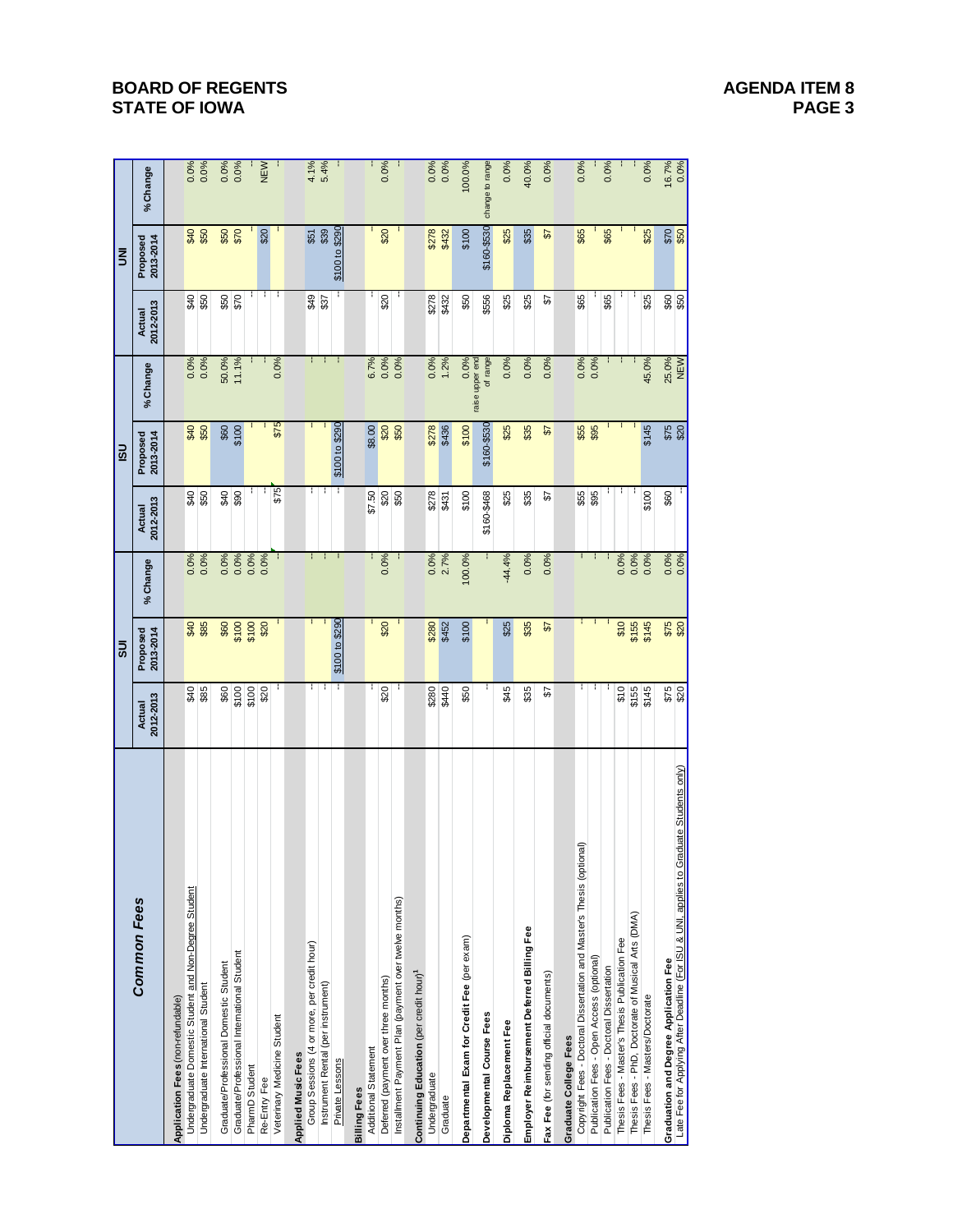# **BOARD OF REGENTS AGENUS AGENERATE AGENUS AGENUA ITEM 8 STATE OF IOWA** PAGE 4

|                                                                               |                            | $\overline{5}$        |          |                     | $\frac{1}{2}$                           |           |                     | $\bar{\mathsf{s}}$    |           |
|-------------------------------------------------------------------------------|----------------------------|-----------------------|----------|---------------------|-----------------------------------------|-----------|---------------------|-----------------------|-----------|
| <b>Common Fees</b>                                                            | 2012-2013<br><b>Actual</b> | 2013-2014<br>Proposed | % Change | 2012-2013<br>Actual | 2013-2014<br>Proposed                   | %Change   | 2012-2013<br>Actual | Proposed<br>2013-2014 | %Change   |
| D Card Replacement Fee                                                        | \$25                       | \$25                  | 0.0%     | \$25                | \$25                                    | 0.0%      | \$25                | \$25                  | 0.0%      |
| -akeside Lab (5 weeks) <sup>1</sup>                                           |                            |                       |          |                     |                                         |           |                     |                       |           |
| Undergraduate                                                                 | \$280                      | \$280                 | 0.0%     | \$278               | \$278                                   | 0.0%      | \$278               | \$278                 | 0.0%      |
| Graduate                                                                      | \$440                      | \$452                 | 2.7%     | \$431               | \$436                                   | 1.2%      | \$432               | \$432                 | 0.0%      |
|                                                                               |                            |                       |          | 1% of amount        | up to 1% of                             |           | 1% of amoun         | up to 1% of           |           |
| Late Payment of Fees and Charges                                              | \$25                       | \$25                  | 0.0%     | pastdue             | amount past                             | Will Vary | past due            | amount past           | Will Vary |
| New Student Programs/Matriculation Fees                                       | \$250                      | \$250                 | 0.0%     | \$195               | \$195                                   | 0.0%      | \$210               | \$220                 | 4.8%      |
| Undergraduate International Student Orientation (additional program)          | \$120                      | \$120                 | 0.0%     | t                   |                                         | I,        | \$100               | \$100                 | 0.0%      |
| Refund Schedule Fees                                                          |                            |                       |          |                     |                                         |           |                     |                       |           |
| Before the First Day of Class                                                 | 100.0%                     | 100.0%                | 0.0%     | 100.0%              | 100.0%                                  | 0.0%      | 100.0%              | 100.0%                | 0.0%      |
| First Week                                                                    | 90.0%                      | 90.0%                 | 0.0%     | 90.0%               | 90.0%                                   | 0.0%      | 90.0%               | 90.0%                 | 0.0%      |
| Second Week                                                                   | 75.0%                      | 75.0%                 | 0.0%     | 75.0%               | 75.0%                                   | 0.0%      | 75.0%               | 75.0%                 | 0.0%      |
| Third Week                                                                    | 50.0%                      | 50.0%                 | 0.0%     | 50.0%               | 50.0%                                   | 0.0%      | 50.0%               | 50.0%                 | 0.0%      |
| Fourth Week                                                                   | 25.0%                      | 25.0%                 | 0.0%     | 25.0%               | 25.0%                                   | 0.0%      | 25.0%               | 25.0%                 | 0.0%      |
| Reduced Load (reduction of hours) -- First Two Weeks (after second week 0.0%) | 100.0%                     | 100.0%                | 0.0%     | 100.0%              | 100.0%                                  | 0.0%      | 100.0%              | 100.0%                | 0.0%      |
| <b>Registration Fees</b>                                                      |                            |                       |          |                     |                                         |           |                     |                       |           |
| Drop/Add/Change (Day 6 of classes and later)                                  |                            |                       | 0.0%     | \$12                |                                         | 0.0%      | \$10                | \$12                  | 20.0%     |
| Doctoral Post Comprehensive or Prelim / Masters Final                         | $\frac{612}{570}$          | $$12$<br>$$70$        | 0.0%     | \$70                | $\frac{6}{25}$                          | 0.0%      | \$70                |                       | 0.0%      |
| Graduate Continuing Scholar                                                   |                            |                       |          |                     |                                         |           | \$50                | 8880                  | 0.0%      |
| Late -- Day $1 - 5$                                                           |                            |                       | 0.0%     |                     |                                         | 50.0%     |                     |                       | 50.0%     |
| Late $-$ Day $6 - 10$                                                         | $rac{60}{100}$             | \$80                  | 0.0%     | 880                 | $\begin{array}{c} 50 \\ 50 \end{array}$ | 20.0%     | ន្ត្ត<br>និង        |                       | 200.0%    |
| Late -- Day 11 onward                                                         | \$100                      | \$100                 | 0.0%     | \$100               | \$100                                   | 0.0%      |                     | \$100                 | 400.0%    |
| Reissue Check Fee / Returned Check/Debit Fee                                  | \$30                       | \$30                  | 0.0%     | \$30                | \$30                                    | 0.0%      | \$30                | \$30                  | 0.0%      |
| <b>Transcript Fees</b>                                                        |                            |                       |          |                     |                                         |           |                     |                       |           |
| First and Additional Copies                                                   |                            | \$16                  | 0.0%     | \$16                |                                         | 0.0%      | \$16                | \$16                  | 0.0%      |
| Special Handling Charge (early transcript; partial transcript)                | \$16                       | \$3                   | -80.0%   | \$5                 | \$16                                    | 0.0%      |                     |                       |           |
| 1. Tied to the rate of the general tuition increase (rounding may occur.)     |                            |                       |          |                     |                                         |           |                     |                       |           |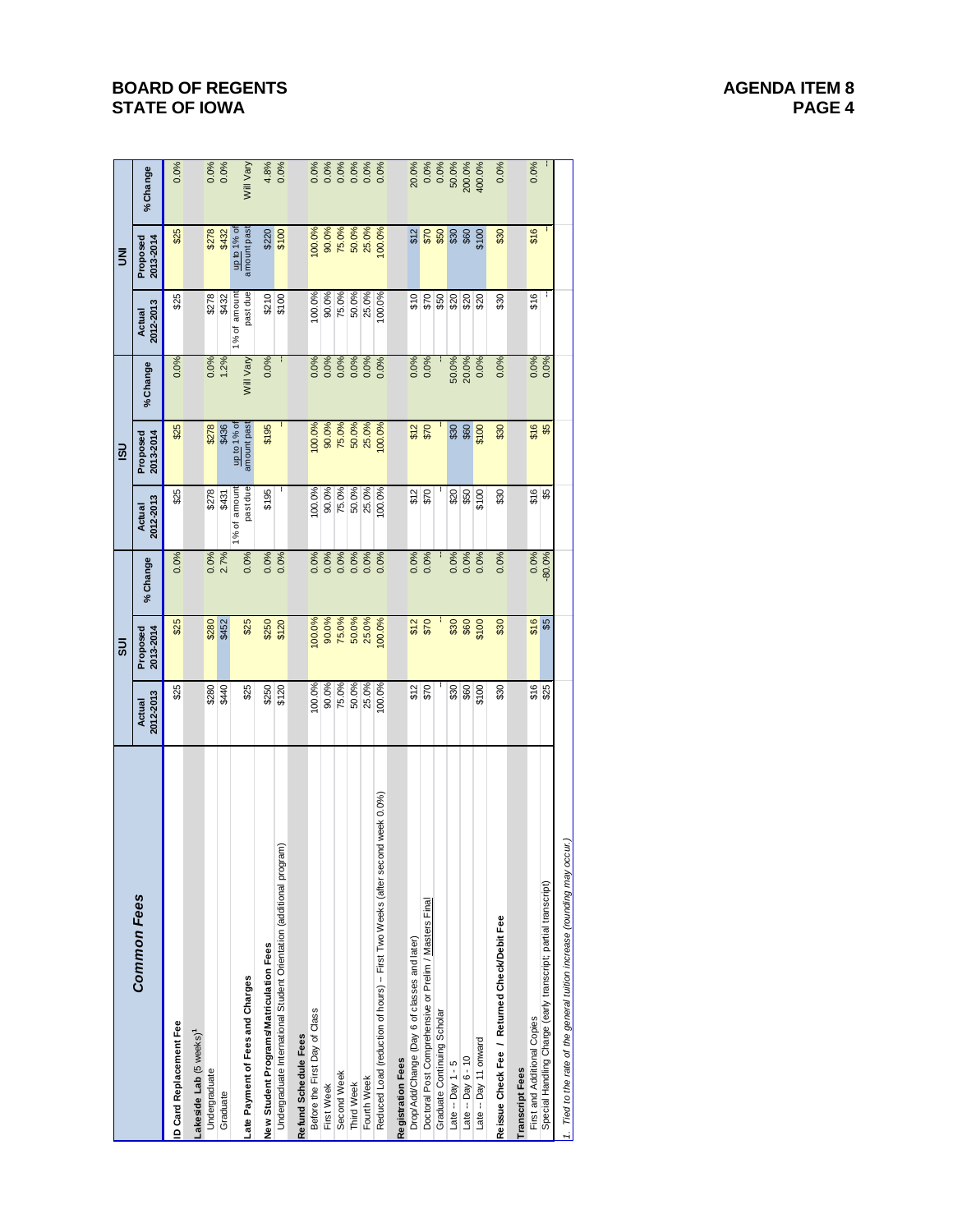|                                                                                                                                                               |                                  | ສ                                             |                              |                     | lsi                   |          |                     | Ē                     |         |
|---------------------------------------------------------------------------------------------------------------------------------------------------------------|----------------------------------|-----------------------------------------------|------------------------------|---------------------|-----------------------|----------|---------------------|-----------------------|---------|
| University / Program Specific Fees                                                                                                                            | 2012-2013<br>Actual              | Proposed<br>2013-2014                         | %Change                      | 2012-2013<br>Actual | Proposed<br>2013-2014 | % Change | 2012-2013<br>Actual | Proposed<br>2013-2014 | %Change |
| Admission / Tuition Deposit Fees                                                                                                                              |                                  |                                               |                              |                     |                       |          |                     |                       |         |
| pps                                                                                                                                                           | \$500<br>\$300                   | ខ្លួខ្លួខ្លួខ្លួខ្លួ<br>ឆ្លូខ្លួន្ទ និន្ទ     | 0.0%<br>0.0%<br>0.00         |                     |                       |          |                     |                       |         |
| DPT (Physical Therapy)<br>JD - first deposit April 1                                                                                                          | \$250                            |                                               |                              |                     |                       |          |                     |                       |         |
| JD - second deposit June 1                                                                                                                                    |                                  |                                               | 0.0%                         |                     |                       |          |                     |                       |         |
| MBA                                                                                                                                                           | \$150<br>\$300                   |                                               | 0.0%                         |                     |                       |          |                     |                       |         |
| ŝ                                                                                                                                                             | \$50                             |                                               | 0.0%                         |                     |                       |          |                     |                       |         |
| Physician Assistant (Carver College of Medicine)<br>PharmD                                                                                                    | \$250<br>\$400                   | \$400                                         | 0.0%<br>0.0%                 |                     |                       |          |                     |                       |         |
| Background Check Fee - Students/Patient Care                                                                                                                  | \$50                             | \$50                                          | 0.0%                         |                     |                       |          |                     |                       |         |
|                                                                                                                                                               |                                  |                                               |                              |                     |                       |          |                     |                       |         |
| <b>CLEP Score Report Fee</b>                                                                                                                                  | \$5                              | န္တ                                           | 0.0%                         |                     |                       |          |                     |                       |         |
| Executive MBA Program (entering fall 2012 and fall 2013-> 2-year total)<br>Tippie College of Business                                                         | \$55,000                         | \$55,000                                      | 0.0%                         |                     |                       |          |                     |                       |         |
| MBA for Professionals & Managers Program<br>Extension Courses (per credit hour)                                                                               | \$600                            | \$600                                         | 0.0%                         |                     |                       |          |                     |                       |         |
| CIMBA (Consortium Institute for Mgmt & Business Analysis)                                                                                                     |                                  |                                               |                              |                     |                       |          |                     |                       |         |
| Undergraduate                                                                                                                                                 | \$440                            | \$280                                         | 0.0%                         |                     |                       |          |                     |                       |         |
| Graduate                                                                                                                                                      |                                  | \$452                                         | 2.7%                         |                     |                       |          |                     |                       |         |
| College of Dentistry                                                                                                                                          |                                  |                                               |                              |                     |                       |          |                     |                       |         |
| American Student Dental Association Dues                                                                                                                      | \$72                             | \$75                                          | 4.2%                         |                     |                       |          |                     |                       |         |
| Certificate Programs (per year)                                                                                                                               |                                  |                                               |                              |                     |                       |          |                     |                       |         |
| with no US DDS<br>Endodontics Certificate - International Students<br>Endodontics Certificate - All Other Students                                            | \$47,360<br>\$18,490             | \$48,592<br>\$18,972                          | 2.6%<br>2.6%                 |                     |                       |          |                     |                       |         |
| Operative Dentistry Certificate                                                                                                                               | \$1,072                          | \$11,100                                      | 935.4%                       |                     |                       |          |                     |                       |         |
| Orthodontics Certificate                                                                                                                                      | \$11,956                         | \$12,268                                      | 2.6%                         |                     |                       |          |                     |                       |         |
| with no US DDS<br>Periodontics Certificate - International Students                                                                                           | \$9,870                          | \$10,128                                      |                              |                     |                       |          |                     |                       |         |
| Prosthodontics Certificate - International Students with no US DDS                                                                                            | \$12,088<br>\$1,072              | \$12,404<br>\$1,100                           | 2.6%<br>2.6%<br>2.6%         |                     |                       |          |                     |                       |         |
| All Other Certificate Programs                                                                                                                                |                                  |                                               |                              |                     |                       |          |                     |                       |         |
| Instrument Management System Fee                                                                                                                              |                                  |                                               |                              |                     |                       |          |                     |                       |         |
| Class of 2013 -- First Year                                                                                                                                   | 00<br>65,000<br>65,000<br>65,000 | \$7,900                                       | 2.6%                         |                     |                       |          |                     |                       |         |
| Class of 2013 -- Second Year                                                                                                                                  |                                  | \$5,200                                       | 2.0%                         |                     |                       |          |                     |                       |         |
| Class of 2013 -- Third Year<br>Class of 2013 -- Fourth Year                                                                                                   |                                  | 00<br>000 33<br>000 300<br>000 300<br>000 300 | 2.6%<br>1.9%                 |                     |                       |          |                     |                       |         |
| Graduate Student                                                                                                                                              |                                  |                                               | 2.5%                         |                     |                       |          |                     |                       |         |
| Laboratory Supplies Fee (1st and 2nd year)                                                                                                                    |                                  |                                               |                              |                     |                       |          |                     |                       |         |
| Professional Liability Insurance (4th year)                                                                                                                   | \$1,850<br>\$30                  |                                               | $2.7%$<br>$0.0%$             |                     |                       |          |                     |                       |         |
| College of Education                                                                                                                                          |                                  |                                               |                              |                     |                       |          |                     |                       |         |
| Education - e-Portfolio (per selected course)                                                                                                                 | \$30                             | \$30                                          | 0.0%                         |                     |                       |          |                     |                       |         |
| REACH Program                                                                                                                                                 |                                  |                                               |                              |                     |                       |          |                     |                       |         |
| Acceptance Fee (\$300 of this amount will be credited toward the two-year program fee)                                                                        | \$450                            | \$450                                         | 0.0%                         |                     |                       |          |                     |                       |         |
| Processing Fee                                                                                                                                                | $\frac{6}{3}$                    | \$40                                          | 0.0%                         |                     |                       |          |                     |                       |         |
| and 2013) - Resident<br>Two-Year Program Fee (entering fall 2011, 2012,                                                                                       | \$28,166                         | \$28,166                                      | 0.0%                         |                     |                       |          |                     |                       |         |
| Two-Year Program Fee (entering fall 2011 and 2012) - Non-Resident<br>Two-Year Program Fee (entering fall 2013) - Non-Resident                                 | \$58,168<br>\$58,168             | \$58,168<br>\$62,676                          | 0.0%                         |                     |                       |          |                     |                       |         |
| Third-Year Option (entering fall 2011, 2012, and 2013) - Resident                                                                                             | \$14,083                         |                                               | 7.7%<br>0.0%                 |                     |                       |          |                     |                       |         |
| Non-Resident<br>Third-Year Option (entering fall 2011 and 2012) -                                                                                             | \$29,084                         |                                               |                              |                     |                       |          |                     |                       |         |
| Third-Year Option (entering fall 2013) - Non-Resident                                                                                                         | \$29,084                         | \$14,083<br>\$29,084<br>\$31,338              | $0.0\%$<br>7.7%              |                     |                       |          |                     |                       |         |
| Carver College of Medicine                                                                                                                                    |                                  |                                               |                              |                     |                       |          |                     |                       |         |
| Extension Courses: Medical Physiology Online (per credit hour)                                                                                                |                                  | \$1,349                                       | NEW                          |                     |                       |          |                     |                       |         |
| College of Nursing                                                                                                                                            |                                  |                                               |                              |                     |                       |          |                     |                       |         |
| Student Professional Liability Insurance Fee<br>Nurse Practitioner Lab Fee                                                                                    | <b>8100</b><br>\$15              | $8100$<br>$$15$<br>$$70$                      | 0.0%<br>0.0%<br>NEW          |                     |                       |          |                     |                       |         |
| National Student Nurse Association Dues                                                                                                                       |                                  |                                               |                              |                     |                       |          |                     |                       |         |
| College of Public Health                                                                                                                                      |                                  |                                               |                              |                     |                       |          |                     |                       |         |
| Dual Degree Fee for MPH/DVM Students and MPH Students in Combined SUI Degree Program<br>hour) <sup>1</sup><br>Extension Courses (off campus only) (per credit | \$1,000                          | \$1,000                                       | 0.0%                         |                     |                       |          |                     |                       |         |
| Undergraduate                                                                                                                                                 |                                  |                                               |                              |                     |                       |          |                     |                       |         |
| Graduate and Other Public Health MS and Ph.D                                                                                                                  | ទី ១ ១ ១ ១<br>និង ១ ១ ១          | <b>33328</b><br>33528                         | 0.0%<br>2.7%<br>2.6%<br>2.7% |                     |                       |          |                     |                       |         |
| Master of Health Administration<br>Master of Public Health                                                                                                    |                                  |                                               |                              |                     |                       |          |                     |                       |         |
|                                                                                                                                                               |                                  |                                               |                              |                     |                       |          |                     |                       |         |

# **BOARD OF REGENTS AGENUS AGENERATE AGENUS AGENUA ITEM 8 STATE OF IOWA** PAGE 5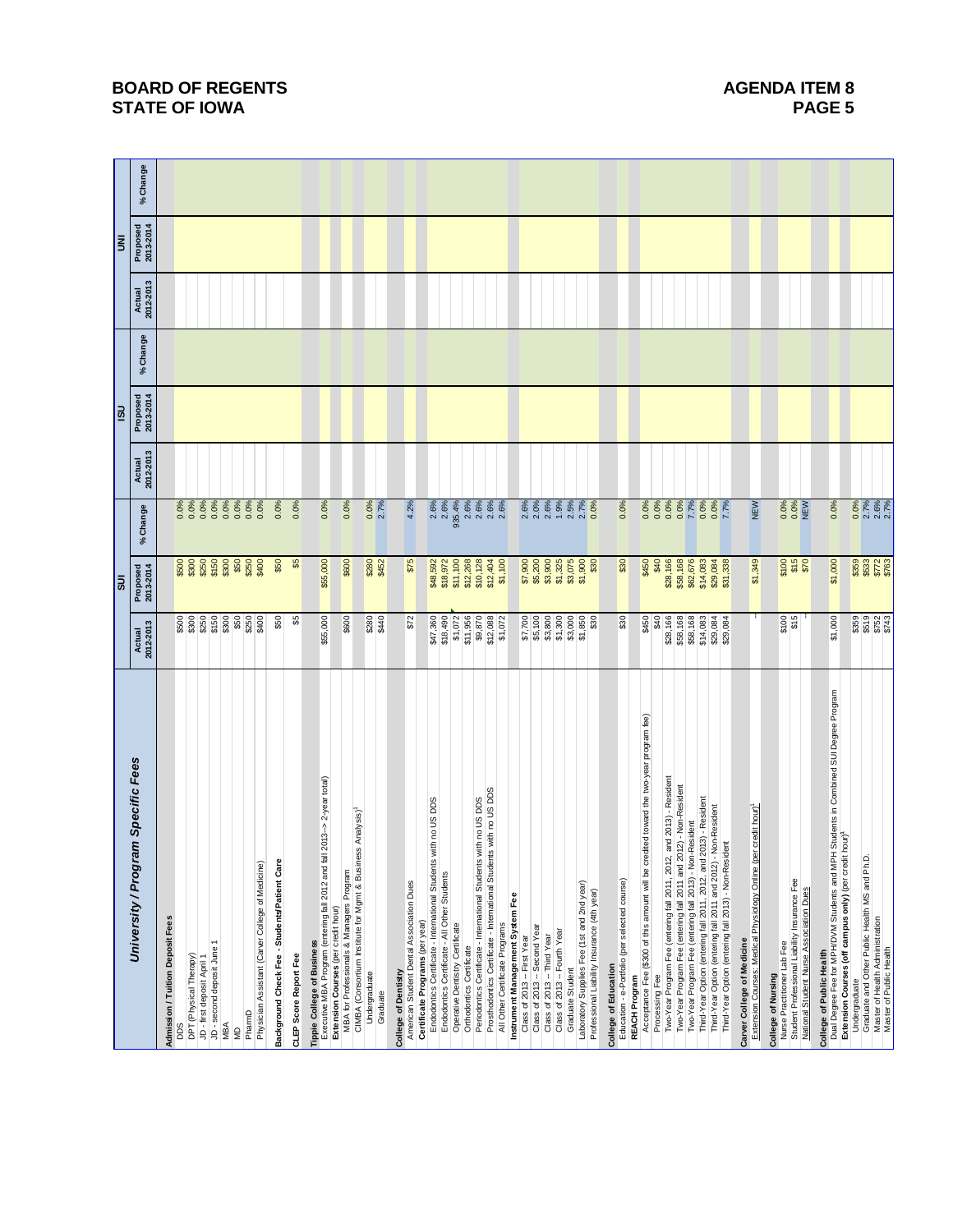|                                                                                  |                     | $\overline{\overline{\overline{}}}$ |              |                     | <b>USI</b>               |                      |                     | $\bar{\mathbf{z}}$              |                               |
|----------------------------------------------------------------------------------|---------------------|-------------------------------------|--------------|---------------------|--------------------------|----------------------|---------------------|---------------------------------|-------------------------------|
| University / Program Specific Fees                                               | Actual<br>2012-2013 | Proposed<br>2013-2014               | % Change     | Actual<br>2012-2013 | Proposed<br>2013-2014    | % Change             | Actual<br>2012-2013 | Proposed<br>2013-2014           | % Change                      |
| Hospital Certificate Technology Programs (per year)                              | \$1,072             | \$1,100                             | 2.6%         |                     |                          |                      |                     |                                 |                               |
| nternational Students and Scholars                                               |                     |                                     |              |                     |                          |                      |                     |                                 |                               |
| English Proficiency Examination                                                  |                     |                                     | 0.0%         |                     |                          |                      |                     |                                 |                               |
| Fall and Spring Semesters                                                        |                     | <b>828</b><br>838                   | 0.0%<br>0.0% |                     |                          |                      |                     |                                 |                               |
| Summer Session                                                                   |                     |                                     |              |                     |                          |                      |                     |                                 |                               |
| <b>Study Abroad Fees</b>                                                         |                     |                                     |              |                     |                          |                      |                     |                                 |                               |
| Administrative Fee                                                               | \$400<br>\$600      | \$400<br>\$600                      | 0.0%<br>0.0% |                     |                          |                      |                     |                                 |                               |
| Administrative Fee for Non University of lowa Student                            |                     |                                     |              |                     |                          |                      |                     |                                 |                               |
| Participation Fee                                                                | \$50                | \$50                                | 0.0%         |                     |                          |                      |                     |                                 |                               |
| Zero Credit Internship Fee                                                       | \$50                | \$50                                | 0.0%         |                     |                          |                      |                     |                                 |                               |
| Account Review Fee (per credit hour)                                             |                     |                                     |              | \$10                | \$10                     | 0.0%                 |                     |                                 |                               |
| Key/Access Card Replacement Fee                                                  |                     |                                     |              | \$25                | \$25                     | 0.0%                 |                     |                                 |                               |
| Iment Fee <sup>1</sup><br>Registration Fees - Graduate Students - Required Enrol |                     |                                     |              | \$863               | \$871                    | 0.9%                 |                     |                                 |                               |
| Senior Fee (optional)                                                            |                     |                                     |              | ℬ                   | $\mathfrak{S}$           | 0.0%                 |                     |                                 |                               |
| Sponsored International Student Fee                                              |                     |                                     |              | 5% of fees          | 5% of fees               | 0.0%                 |                     |                                 |                               |
|                                                                                  |                     |                                     |              |                     |                          |                      |                     |                                 |                               |
| <b>Study Abroad Fees</b>                                                         |                     |                                     |              |                     |                          |                      |                     |                                 |                               |
| Program Fees - Fall and Spring Semesters<br>Administrative Fee                   |                     |                                     |              | \$105               |                          |                      |                     |                                 |                               |
| Program Fees - Summer Session                                                    |                     |                                     |              | \$800<br>\$350      | 5105<br>\$800<br>\$8350  | 0.0%<br>0.0%         |                     |                                 |                               |
| Veterinary Medicine                                                              |                     |                                     |              |                     |                          |                      |                     |                                 |                               |
| Career Services Fees (one time)                                                  |                     |                                     |              | \$15                |                          |                      |                     |                                 |                               |
| Advance Payment                                                                  |                     |                                     |              | \$500               | \$15<br>\$500<br>\$2,550 | 0.0%<br>0.0%<br>2.0% |                     |                                 |                               |
| Mobile Computing Fee                                                             |                     |                                     |              | \$2,500             |                          |                      |                     |                                 |                               |
| Continuing Education (per credit hour) <sup>1</sup>                              |                     |                                     |              |                     |                          |                      |                     |                                 |                               |
| <b>MBA Program (Domestic)</b>                                                    |                     |                                     |              |                     |                          |                      | \$567<br>\$567      | \$567                           | 0.0%                          |
| International Courses                                                            |                     |                                     |              |                     |                          |                      |                     | \$432-97                        | change to range               |
| Cooperative Education Placement Fee                                              |                     |                                     |              |                     |                          |                      | \$15                | \$15                            | 0.0%                          |
| Guided Independent Study (per credit hour) <sup>1</sup>                          |                     |                                     |              |                     |                          |                      | \$218               | \$218                           | 0.0%                          |
| Immunization Record Late Fee                                                     |                     |                                     |              |                     |                          |                      | \$30                | \$30                            | 0.0%                          |
| Open Credit (per project) <sup>1</sup>                                           |                     |                                     |              |                     |                          |                      | \$556               | \$556                           | 0.0%                          |
| Perkins Loan Fees                                                                |                     |                                     |              |                     |                          |                      |                     |                                 |                               |
| Collection Letter                                                                |                     |                                     |              |                     |                          |                      |                     |                                 |                               |
| Credit Bureau File Fee                                                           |                     |                                     |              |                     |                          |                      | $rac{6}{3}$         | \$10<br>\$3<br>10% of pymt      | $0.0\%$<br>$0.0\%$<br>$0.0\%$ |
| Late Payment                                                                     |                     |                                     |              |                     |                          |                      | 10% of pymt         |                                 |                               |
| <b>Study Abroad Fees</b>                                                         |                     |                                     |              |                     |                          |                      |                     |                                 |                               |
| Administrative Fee<br>Academic Year                                              |                     |                                     |              |                     |                          |                      | \$65<br>\$500       |                                 | 0.0%                          |
| Non-UNI Sponsored Program Participants                                           |                     |                                     |              |                     |                          |                      |                     |                                 |                               |
|                                                                                  |                     |                                     |              |                     |                          |                      | <u>ង ខេ</u><br>ឆនន  | <b>3500<br/>36500<br/>37500</b> | 66.7%<br>0.0%<br>0.0%         |
| One Semester<br>Program Fees - Summer Session                                    |                     |                                     |              |                     |                          |                      |                     |                                 |                               |
| 1. Tied to the rate of the general tuition increase (rounding may occur.)        |                     |                                     |              |                     |                          |                      |                     |                                 |                               |

# **BOARD OF REGENTS BOARD OF REGENTS STATE OF IOWA** PAGE 6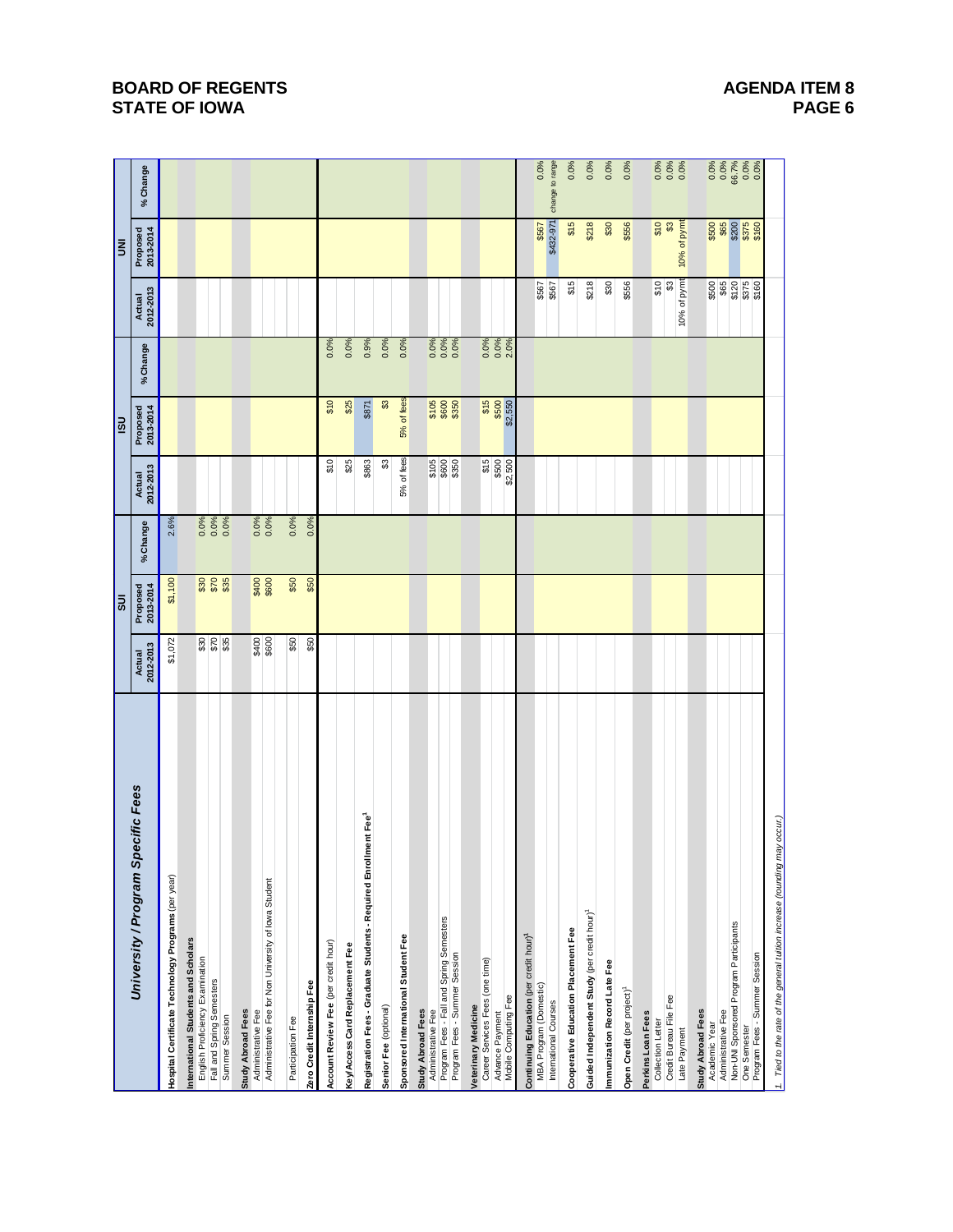# **JUSTIFICATIONS**

# **UNIVERSITY OF IOWA – COMMON FEES**

| <b>Continuing Education</b> (per credit hour)                                                               | .\$440 to \$452 |
|-------------------------------------------------------------------------------------------------------------|-----------------|
| Rationale: Tied to the rate of the general tuition increase (rounding may occur.)                           |                 |
| Rationale: To align fees charged at SUI with the fees at ISU and UNI.                                       |                 |
| Rationale: To align fees charged at SUI with the fees at ISU and UNI.                                       |                 |
| Lakeside Lab (5 weeks)<br>Rationale: Tied to the rate of the general tuition increase (rounding may occur.) |                 |
| <b>Transcript Fee</b><br>Rationale: To align fees charged at SUI with the fees at ISU.                      |                 |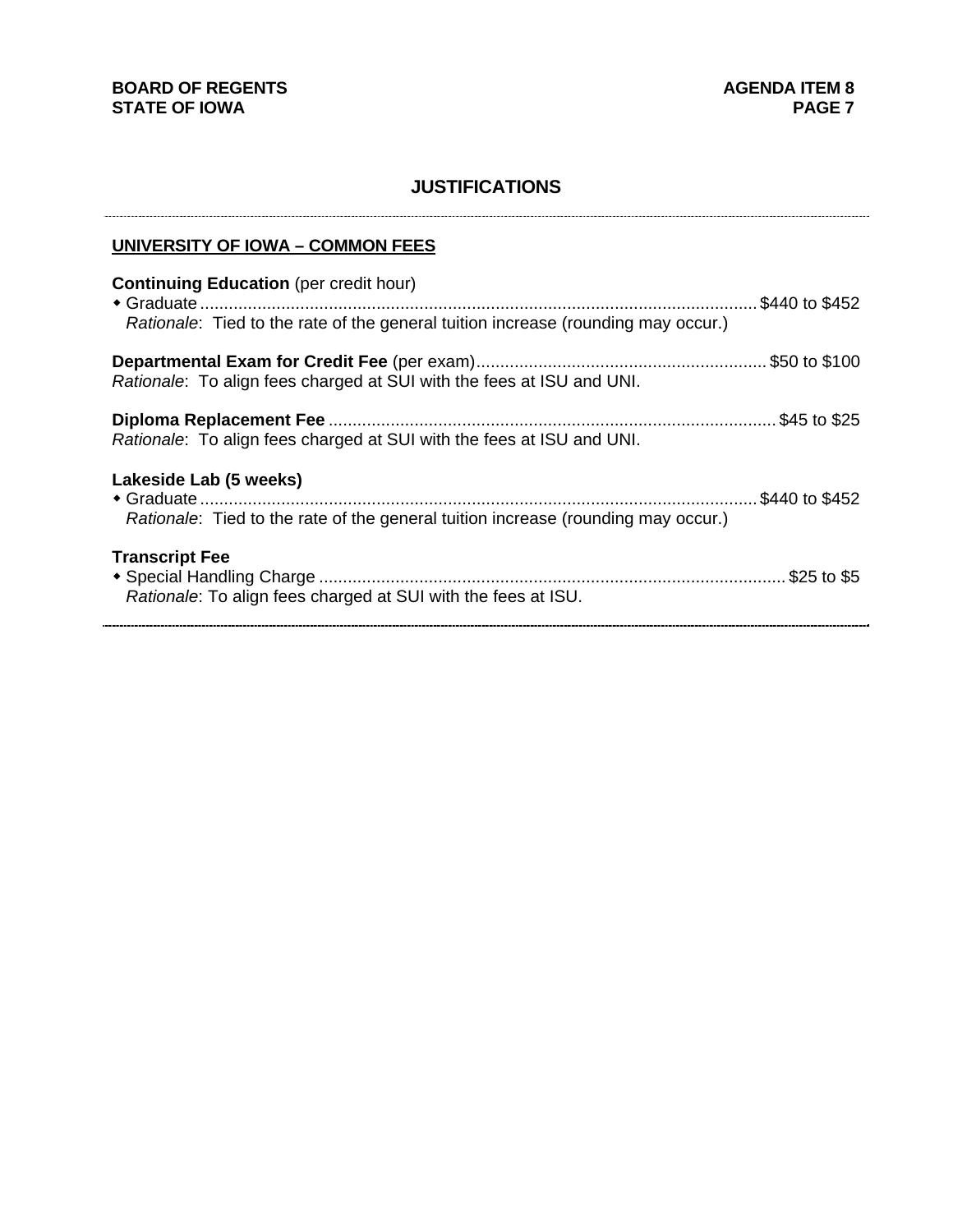# **IOWA STATE UNIVERSITY – COMMON FEES**

#### **Application Fees (non-refundable)**

 Graduate/professional domestic student......................................................................... \$40 to \$60 Graduate/professional international student ................................................................. \$90 to \$100 *Rationale:* To help cover increased administrative costs associated with processing these applications including staff time and systems resources. In addition, these increases align Iowa State's application fees at the graduate level with those at the University of Iowa.

**Billing Fees** ................................................................................................................. \$7.50 to \$8.00 *Rationale*: To help cover increased costs of processing and postage.

### **Continuing Education** (per credit hour)

 Graduate ..................................................................................................................... \$431 to \$436 *Rationale*: To help cover the costs associated with offering these programs and courses. Continuing Education fees are based on the equivalent of what tuition would be for one credit hour. This increase is tied to the rate of the general tuition increase.

**Developmental Course Fees** ..................................................................... \$160-\$468 to \$160-\$530 *Rationale*: To allow for the proposed increase in the Math 10 developmental course fee at Iowa State University. The increased revenue will cover the direct instructional and administrative costs of offering this developmental Math course.

#### **Graduate College Fees**

 Thesis Fees – Masters/Doctorate ............................................................................... \$100 to \$145 *Rationale*: To improve ISU's technical and human services related to theses and dissertations, ultimately leading to improved documents that reflect on the university in the best possible way. In addition, this increase standardizes the amount with thesis fees assessed by SUI.

**Graduation and Degree Application Fee** ....................................................................... \$60 to \$75 *Rationale*: To cover the costs associated with degree audits, senior degree evaluation, and the commencement ceremony. In addition, this increase aligns Iowa State's graduation and degree application fee with the University of Iowa's graduation and degree application fee.

### **Graduation and Degree Application Fee**

 Late Fee for Applying After the Deadline (applies to Graduate Students only) ................ \$20 - *New Rationale*: To help cover the costs of providing "last-minute service" to students applying late. This fee is designed as a deterrent and will be assessed only to graduate students who apply after the graduation application deadline. Last minute services are more labor-intensive and costly.

# **Lakeside Lab**

 Graduate ..................................................................................................................... \$431 to \$436 *Rationale*: To help cover program costs. Lakeside Lab fees are based on the equivalent of what tuition would be for one credit hour (\$278 undergraduate; \$436 graduate). The increase in the graduate rate is tied to the rate of the general tuition increase.

# **Registration Fees**

| Rationale: These fees are intended to be deterrents and motivate students to get registered on   |  |
|--------------------------------------------------------------------------------------------------|--|
| time. In addition, these increases align ISU's registration late fees with those at SUI and UNI. |  |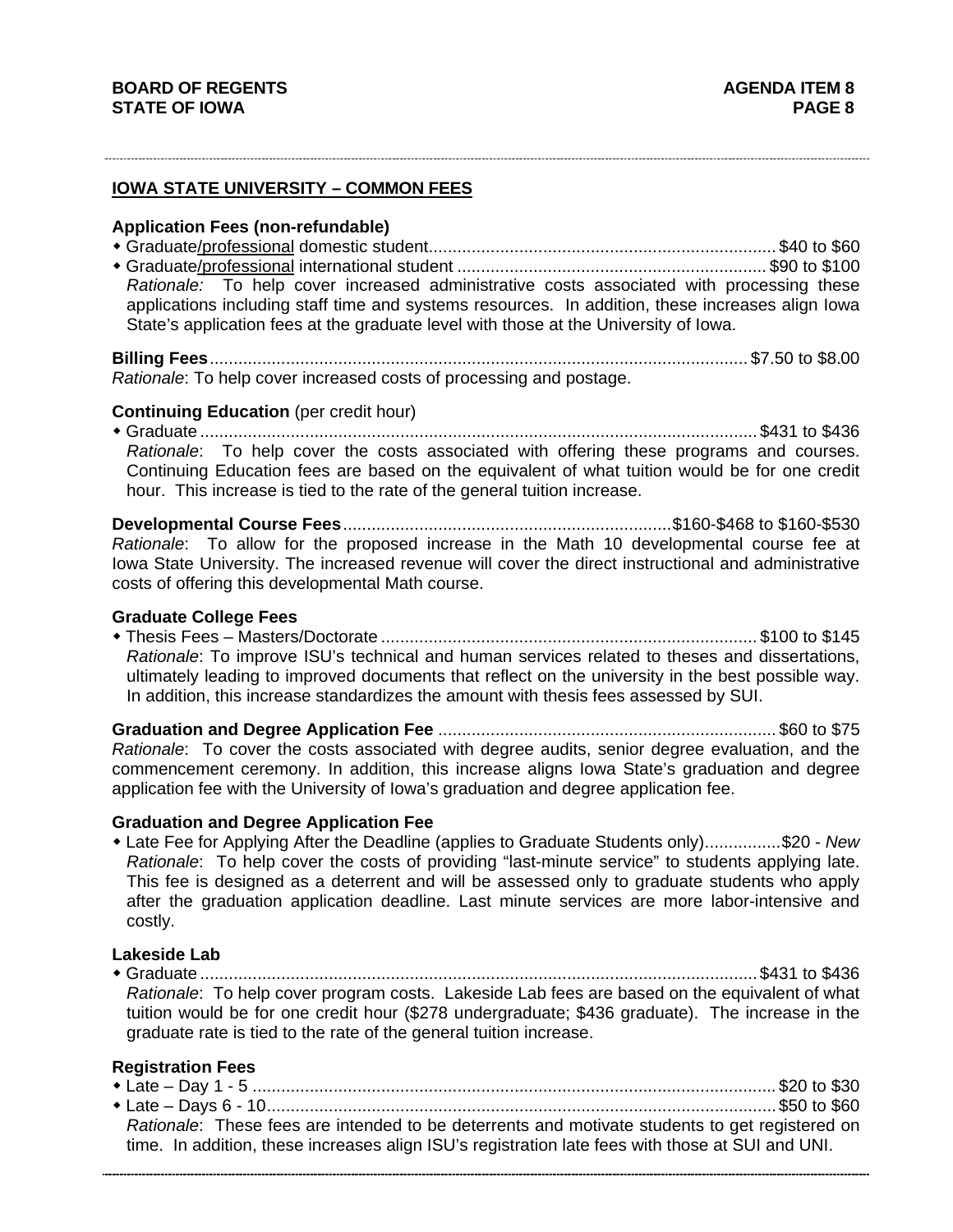# **UNIVERSITY OF NORTHERN IOWA – COMMON FEES**

#### **Application Fees (non-refundable)**

 Re-Entry Fee .................................................................................................................... \$20 - *New Rationale:* To cover re-entry applications for students who have had a lapse in continuous enrollment.

### **Applied Music Fees**

- Group Sessions (4 or more, per credit hour)................................................................... \$49 to \$51 *Rationale:* To recover increased personnel costs associated with salaries/benefits paid to adjunct faculty who provide piano accompaniment for students enrolled in applied music courses.
- Instrument Rental (per instrument) ................................................................................. \$37 to \$39 *Rationale:* To keep pace with higher costs associated with the maintenance and repair of instruments.

**Departmental Exam for Credit Fee (per exam)** ............................................................ \$50 to \$100 *Rationale:* To keep pace with higher costs for the individual set-up and administration of credit by exam; establishes a fee level common with the three universities.

**Developmental Course Fees** .............................................................................. \$556 to \$160-\$530 *Rationale:* To align fees charged at UNI with fees at ISU.

**Employer Reimbursement Deferred Billing Fee** ........................................................... \$25 to \$35 *Rationale:* To establish a common rate among the three universities.

**Graduation and Degree Application Fee** ....................................................................... \$60 to \$70 *Rationale:* To support increased production costs associated with graduation and commencement activities, including diplomas, communications and ceremony staging.

#### **New Student Programs/Matriculation Fees**

 Undergraduate International Student Orientation (additional program) ...................... \$210 to \$220 *Rationale:* To support and further institutionalize key retention and student success initiatives that have been developed and implemented by the Retention Council and First-Year Experience Council. These initiatives include continuing early warning/early intervention tools, math placement testing, peer mentoring, advising and academic support.

#### **Registration Fees**

| Rationale: To establish a common rate among the three universities.       |  |
|---------------------------------------------------------------------------|--|
| Rationale: To establish the same fee schedule for the three universities. |  |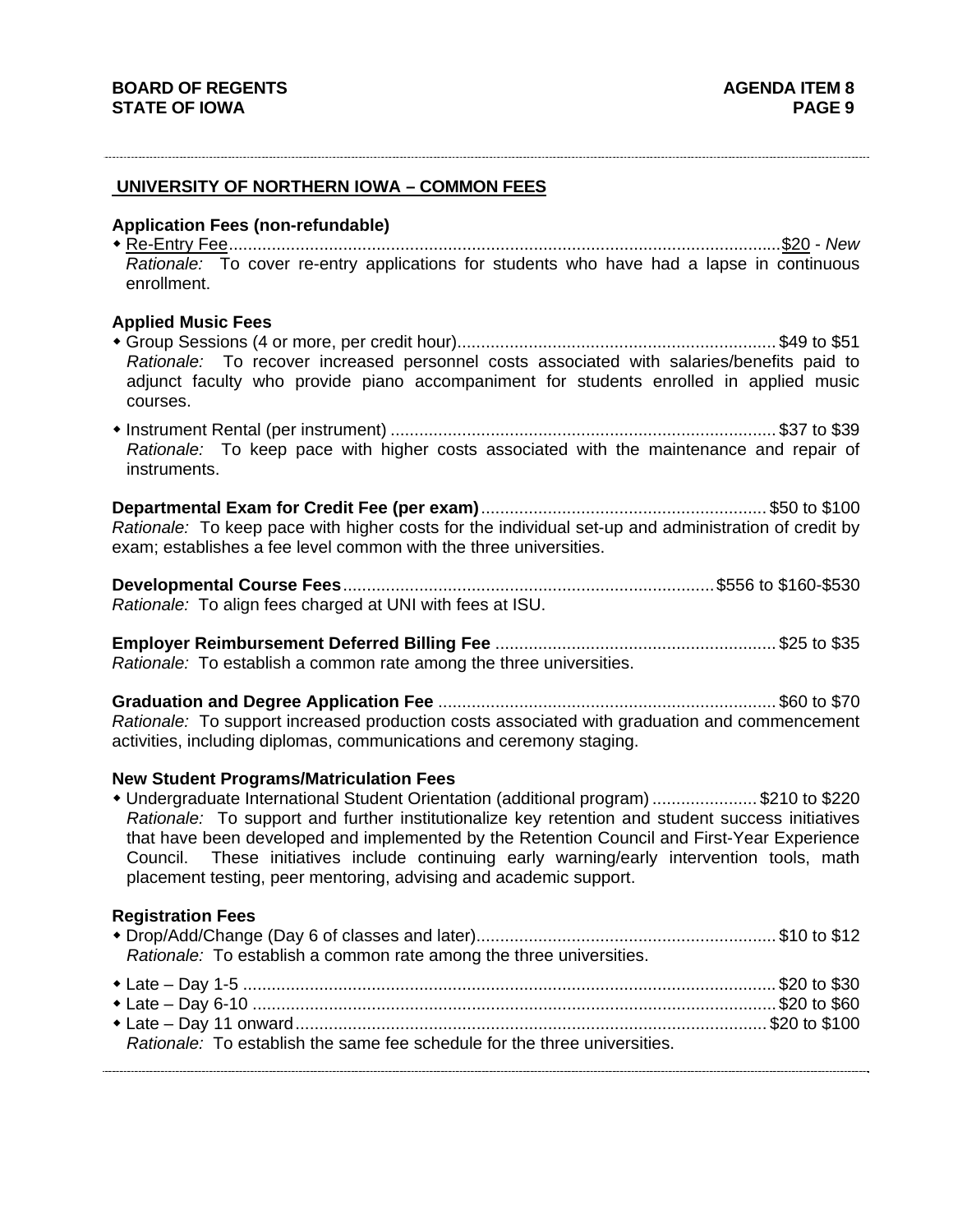# **UNIVERSITY OF IOWA – UNIVERSITY / PROGRAM SPECIFIC FEES**

### **Tippie College of Business**

- Extension Courses (per credit hour)
	- CIMBA (Consortium Institute for Mgmt & Business Analysis)
		- Graduate ............................................................................................................... \$440 to \$452 *Rationale*: Tied to the rate of the general tuition increase (rounding may occur.)

### **College of Dentistry**

 American Student Dental Association Dues ................................................................... \$72 to \$75 *Rationale*: This is a student membership fee to the national student dental association. The amount is a pass through of the dues increase approved by the national association.

#### **College of Dentistry**

 Certificate Programs (per year) Endodontics Certificate – International Students with no US DDS ................ \$47,360 to \$48,592 Endodontics Certificate – All Other Students ................................................. \$18,490 to \$18,972 Operative Dentistry Certificate ......................................................................... \$1,072 to \$11,100 Orthodontics Certificate .................................................................................. \$11,956 to \$12,268 Periodontics Certificate – International Students with no US DDS .................. \$9,870 to \$10,128 Prosthodontics Certificate – International Students with no US DDS ............ \$12,088 to \$12,404 All Other Certificate Programs ........................................................................... \$1,072 to \$1,100  *Rationale*: To help to cover costs associated with offering these programs/courses.

*Additional Rationale for Operative Dentistry Certificate:* The College of Dentistry (COD) serves as the state's only dental school, educating and training the majority of dentists for the state. COD also enjoys a national and international reputation for excellence in education and research and competes for the best faculty and most qualified students. COD is a comprehensive dental education institution with particular distinction in leadership in the dental specialty disciplines and advanced training programs.

Tooth decay affects children in the U.S. more than any other chronic infectious disease and the prevention, repair and surgical management of tooth decay (Operative Dentistry) is the backbone of any general dentist's practice. Less than 10% of U.S. dental schools have a department of Operative Dentistry and only a handful of these have graduate programs in Operative Dentistry.

The COD's Department of Operative Dentistry (DOD) is nationally and internationally renowned for its faculty and excellence in patient care, teaching, research and leadership. DOD provides national leadership in the modern management of tooth decay, minimally invasive techniques and esthetic dentistry.

DOD educates and trains a large proportion of operative dental educators in the U.S. and around the world. Roughly two-thirds of all Operative Dentistry alumni are actively involved in dental education. Twenty-five alumni are teaching internationally and thirty-seven are teaching in the U.S. These currently include seven department chairs, two graduate program directors, two associate deans and one dean.

To maintain this position of leadership and address our future goals, in these times of shrinking resources, the university must optimize funding and maintain a challenging advanced training program to attract and retain renowned Operative faculty.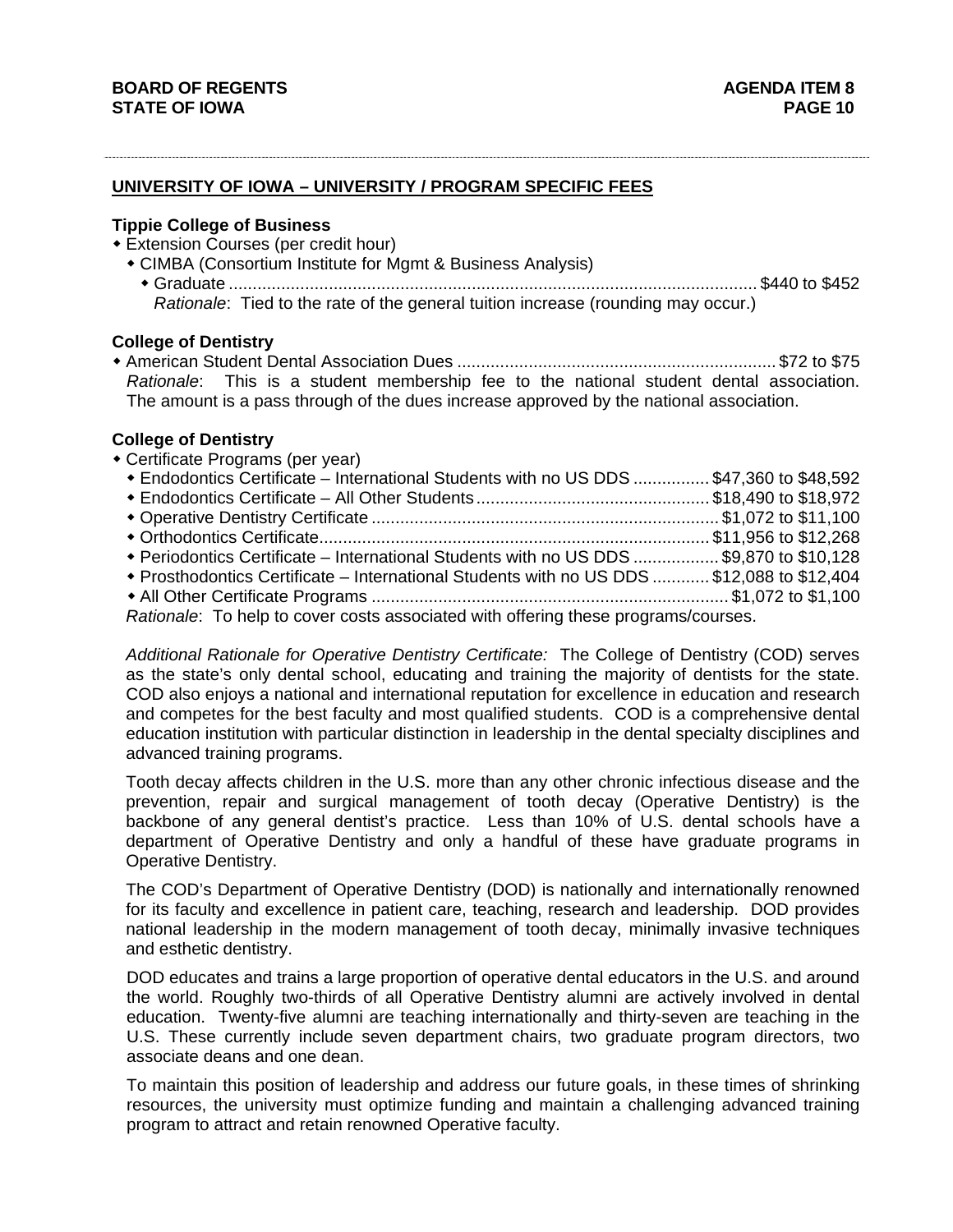Current salaries for Operative dentists are much lower (~ 50%) than those of the private sector. Thus, funds generated will be used for faculty salaries and faculty support for professional activities. Funds will also be used to maintain the department's educational mission with respect to both the graduate program and our primary mission of training dentists for the state of Iowa.

Implementation of this yearly fee would align SUI's tuition and fees to levels that are similar to or below those charged at other Operative programs in the country. The fees, dependent upon enrollment breakdown, would be used for faculty compensation and general expenses.

# **College of Dentistry**

**• Instrument Management System Fee** 

| Rationale: To maintain the cost of providing the underlying services. |  |
|-----------------------------------------------------------------------|--|

## **College of Dentistry**

 Laboratory Supplies Fee (1st and 2nd year) ........................................................... \$1,850 to \$1,900  *Rationale:* To maintain the cost of providing the underlying services.

# **College of Education**

- REACH Program
	- Two-Year Program Fee (entering fall 2013) Non-Resident ......................... \$58,168 to \$62,676
	- Third-Year Option (entering fall 2013) Non-Resident .................................. \$29,084 to \$31,338

*Rationale:* SUI's REACH (Realizing Educational and Career Hopes) Program is a unique two-year certificate program for young adults with multiple learning and cognitive disabilities. The REACH Program includes academic enhancement, career development and transition, and residential student life to create a dynamic campus-based collegiate experience. In addition, a limited enrollment Third Year Option program is available to students who have graduated from REACH. (These students live in university apartments, take a full course load, and have internships in the community.) Through the REACH Program, students with intellectual disabilities are empowered with the skills, dispositions, and essential knowledge necessary to become self-determined contributing community members.

In Fall 2011, The REACH Program was identified as the top college program for students with disabilities (http://www.bestcollegesonline.com/blog/2011/21/20-incredible-colleges-for-special-needs-students/), a significant achievement given that the program was beginning its fourth year of operation when ranked. Quality programming and the capacity to provide required support for students with complex disabilities necessitates a skilled staff and a staff-to-student ratio of approximately 1:3 or 1:3.5.

It is SUI's goal to make REACH as affordable to Iowa residents as possible. To that end, SUI requests a 0.0% increase in program fees for Iowa residents and a 7.75% increase in program fees for nonresidents. The percentage of non-resident students in REACH has increased from 60% the first year of operation (FY 2009) to between 65-70%. This request for an increase in non-resident program fees is after a hiatus in program fee increase requests. Since REACH Program fees are fixed for the entire time that the student is at REACH, this past freeze on program fees has a six-year impact.

Applications are currently being accepted for consideration for Fall 2013 enrollment (i.e., FY 2014) and this program fee request applies to these applicants.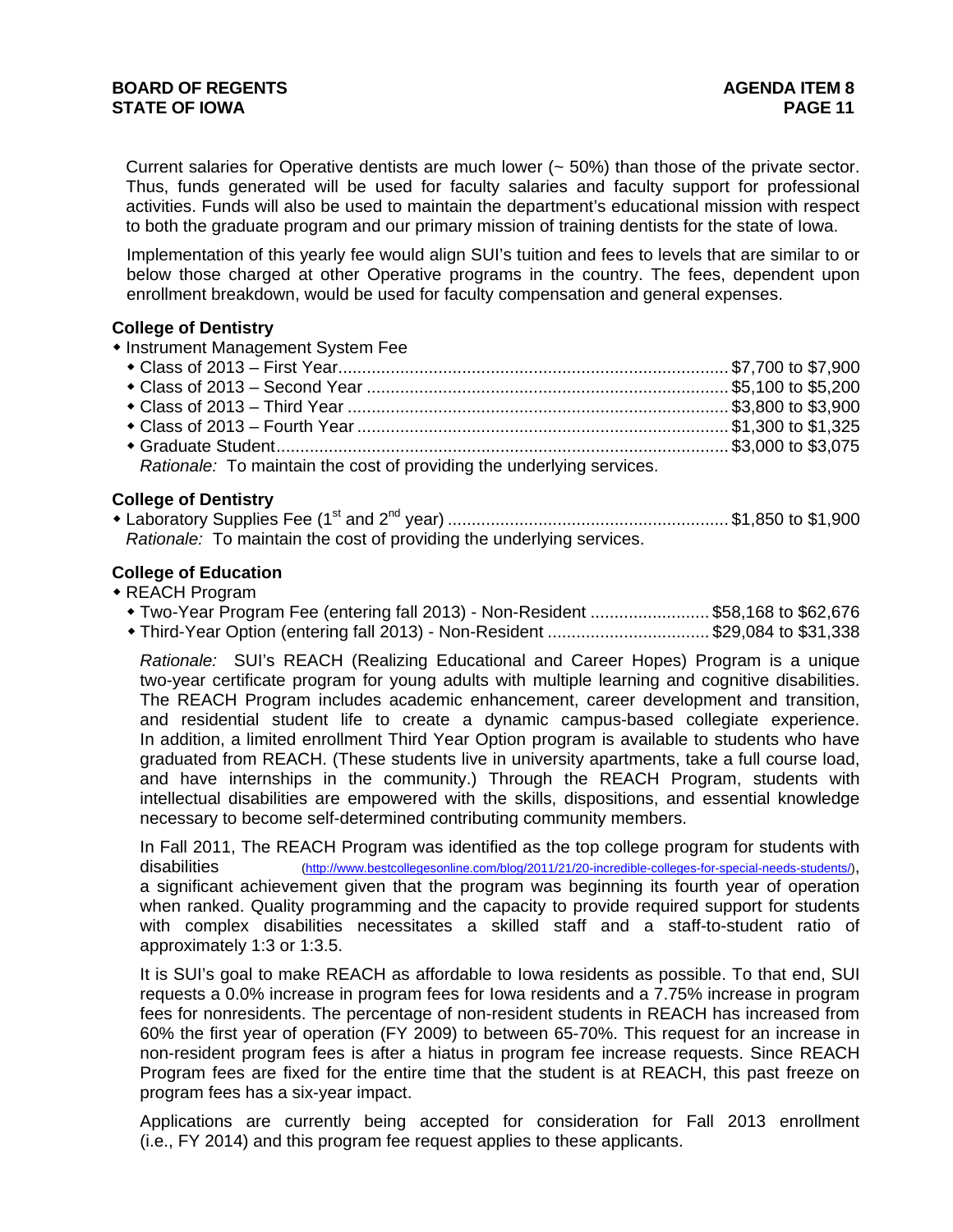# **BOARD OF REGENTS AGENTS AGENERATION CONSUMING AGENDA ITEM 8 STATE OF IOWA** PAGE 12

Fee change request: Enrollment for year 1 students for Fall 2013 (FY 2014) is projected to be 23 students, 8 residents and 15 non-residents (35% & 65%, respectively). The non-resident program would increase from \$58,168 to \$62,676, a competitive rate nationally.

Fixed fees: Fee changes will not affect any student currently enrolled in the REACH certificate program or the Third Year Option. Year 2 students (n=18) and students in the Third Year Option (n=6) will continue to pay program fees at the previously established levels (\$14,083 for residents and \$29,084 for non-residents).

The purpose of the program fee is to provide financial support for an essentially self-sufficient program. The two-year program fee will be used to cover the costs of operational expenses, curriculum and program development, personnel, marketing, program evaluation, REACH course instruction, and University tuition for up to 3 credits of undergraduate coursework each year. The budget also includes expenses associated with internship development, web-based and on-site post-program follow-up activities as well support of the student alumni group. A critical component of this program is developing relationships with families and students across time and maintaining a low student to instructor ratio to provide the support needed for student success.

## **Carver College of Medicine**

 Extension Courses: Medical Physiology Online (per credit hour) ............................... \$1,349 - *New Rationale*: The Carver College of Medicine created an on-line version of a course that many health science students are required to take. The on-line version enables students who need to re-take the course to do so much more conveniently. Prior to the availability of an on-line course, students re-taking the course would have to go to another institution during the summer or try to fit the course into a future semester, which was very difficult given the professional school's lock-step curriculum. The on-line version of the course will be offered in the summer and throughout the academic year. The fee for the on-line course is the same as the tuition charged to on campus students during the academic year.

#### **College of Nursing**

 National Student Nurse Association Dues ....................................................................... \$70 - *New Rationale*: The College of Nursing (CON) participates in total School Membership in the National Student Nurse Association (NSNA). By doing so, students are socialized into the profession of nursing and participate in processes that enhance and change nursing education and the nursing profession. By participating in Total School Membership, students receive a \$10 discount off their dues. The NSNA offers a two-year membership for students. The CON requests approval of a \$70 fee for the nursing student to be collected at time of admission to the CON to cover the cost of a two-year membership. Allowing students to pay the two-year fee up front protects them from a price increase for the second year. Students are allowed to opt out of being assessed this fee without penalty. Students are advised of this option at time of admission.

#### **College of Public Health**

Extension Courses (off campus only)

| Rationale: Tied to the rate of the general tuition increase (rounding may occur.) |  |
|-----------------------------------------------------------------------------------|--|

**Hospital Certificate Technology Programs** (per year) ......................................... \$1,072 to \$1,100 *Rationale*: These fees are based on tuition and cost of delivery and help cover costs associated with offering these programs/courses.